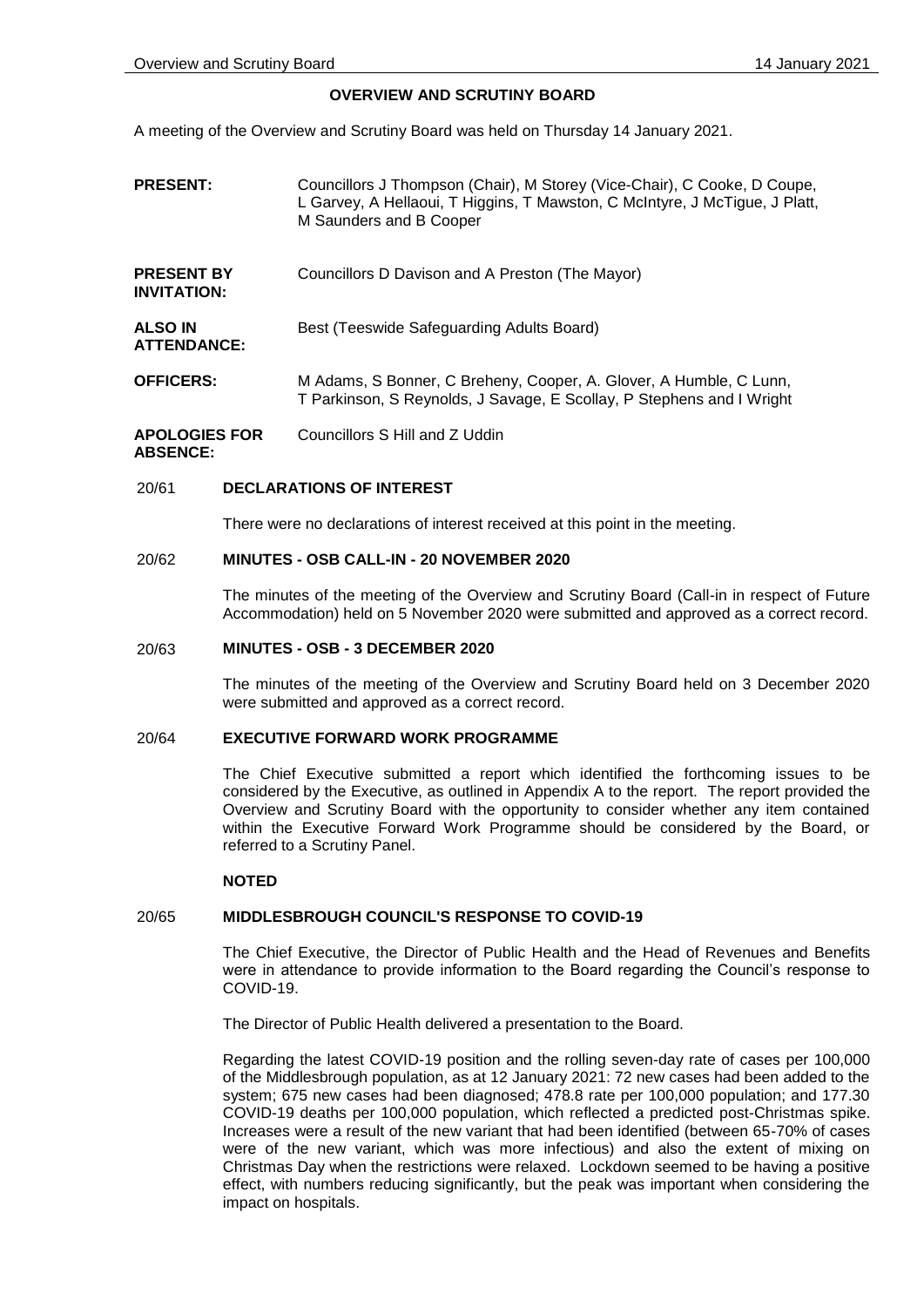The number of people admitted to hospital with a COVID-19 diagnosis had increased from around 28/29 December 2020. There was currently 185 in-patients (the figure did not include positive cases from within the community detailed previously); 28 of which were in Critical Care. There were significant operational pressures for the hospital, which would get worse; current modelling was based on a potential peak of 300 beds occupied by people with COVID-19. It was highlighted that figures would start to increase further as a result of those infected over the Christmas period, which was a significant concern for professionals across the system.

In terms of COVID-19-related deaths across Middlesbrough, the current statistics (as at week ending 1 January 2021) reflected the significant steps that had been taken to protect care homes and populations in general; whilst there had been an increase in cases in the community, the number of deaths had been significantly lower. Protection activity had included additional testing; ensuring that people were not discharged with a positive diagnosis from hospital into care homes, or from the community into care homes; and additional support for vulnerable people in communities. Unfortunately, however, it was anticipated that the increased activity at James Cook University Hospital, as described previously, would cause an increase in these figures over the coming weeks and months.

Regarding lockdown three response activities and the support provided to businesses and residents, details would be provided as part of the Head of Revenue and Benefits' presentation to the Board.

It was indicated that all Council services had been reviewed to understand where provision would be impacted further by lockdown three restrictions.

Lockdown three guidance / regulation implications for those attending education settings, such as primary or secondary school would see Early Years (nurseries, etc.) registered child care and other supervised child care activities continued, and childcare bubbles were permitted. Primary and secondary schools were now closed until at least 15 February 2021, but primary schools were open to vulnerable children and children of key workers. The number of those children was higher than in comparison to previous lockdowns, with schools needing to support both this and the planned testing programme that would be initiated in schools. Support in respect of the testing programmes had been provided by Public Health and Teesside University. The aim of the testing was to minimise the impact of a positive case by reducing the number of bubbles that would be required to isolate.

Additional funding was expected to support schools to provide food parcels / meals to those eligible children. Where this was not possible, a national voucher scheme would be accessible for the duration of school closures.

For vulnerable children and adults, the guidance issued for lockdown two / tier four had been reviewed and would continue for lockdown three.

The Public Protection Service was monitoring compliance with business restrictions and responding to requests for advice and to complaints. Mention was made of work that would be undertaken in relation to supermarkets (including the wearing of face coverings and the number of people allowed into retail space at any one time), which would commence shortly.

In terms of shielding support, this varied from that provided during the previous lockdown; Government direction was to encourage the Clinically Extremely Vulnerable to access existing channels of support i.e. registering for online shopping priority slots, rather than Local Authority provision of food parcels, etc. Help Boro call handling demand during lockdown two was low, although longer term arrangements for Help Boro were being developed.

In terms of the vaccination programme, as at 6 January 2021, over 6,000 first vaccines had been administered to Middlesbrough residents and, to date, the North East had had the highest number of vaccines delivered. The programme currently focused on Health and Social Care Workers and people aged over 80, but was now moving into the over-75s. Vaccination sites in Middlesbrough comprised James Cook University Hospital, North Ormesby Health Village and Thorntree Surgery. Mass roll-out sites within Middlesbrough were also currently being explored, which would significantly increase access to vaccines.

Regarding community testing, the target population for testing was approximately 10-20% of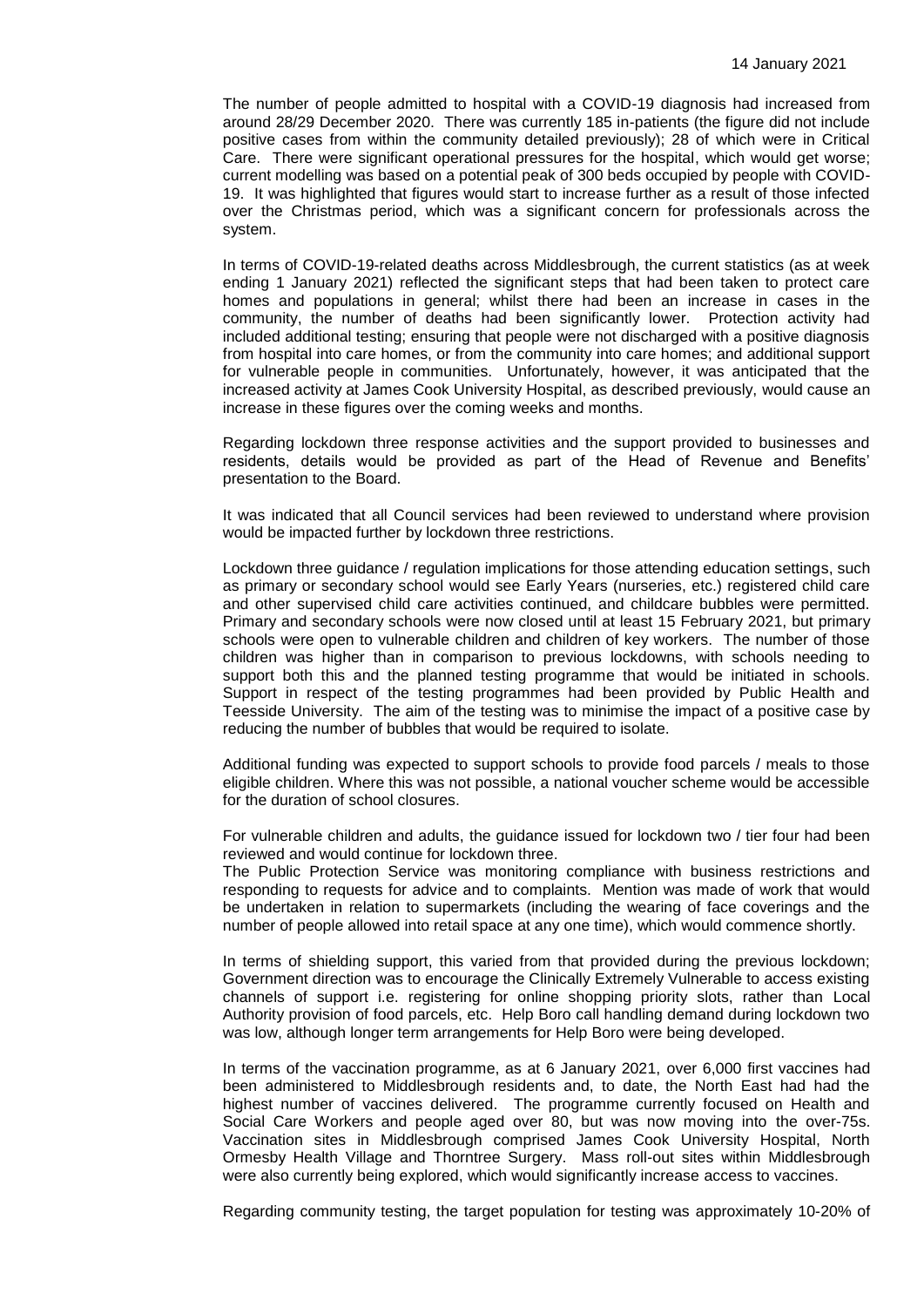residents aged 11yrs+, and equated to 11,985 -23,971 of the Middlesbrough population.

The proposed testing approaches would mitigate inequality, protect vulnerable people and reduce transmission in high risk settings. These approaches included routine testing of key workers; and testing in large high risk work places with a larger proportion of low paid jobs (e.g. food processing plants), as employees were more likely to live locally in areas of greater deprivation and therefore more susceptible to COVID-19.

Three targeted community testing sites had been identified initially: Newport Community Hub, North Ormesby Hub and Marton Sports Village. It was explained that as there was only one pool of staff available, support for testing sites would be off set against support for vaccination sites, which was the more important endeavour within the programme. Work was currently underway to address the staffing requirements which would, in the main, be met by Local Authority employees, i.e. casual staff and those able to be redeployed into alternative roles. Key partners, including the Fire Brigade and local Voluntary Community Support organisations, had offered support in terms of assisting local people to access testing and understand the provision available should they be required to isolate.

Targeted community testing would be deployed over a six-week period from early February 2021 and would consider economically deprived areas, BAME communities and areas with high positivity (factors that tended to overlap), but which had low testing rates. Circa. 500 tests per week were anticipated in those settings based on work undertaken in Grangetown, where just under 400 people had been tested in almost a one-week period. Targeted community testing was also about holding conversation and building community capacity on what people could do to protect themselves and their families, and increase understanding of COVID-19.

The Head of Revenues and Benefits delivered a presentation to the Board.

Revenues and Benefits were privileged to have access to all Middlesbrough residents and businesses, which consisted of 65,000 Dwellings and 4,500 Businesses.

Since the onset of COVID-19, the service had been a key player in delivering over £34.6m of financial support to both residents and businesses. A further circa. £11.5m would be provided from 5 January 2021. The Council had been both a key driver and player in ensuring the success of Middlesbrough's business community over the course of the pandemic, and was very keen to work closely with the community.

The service was currently delivering / had delivered 16 initiatives (a further three to follow), which cut across a number of services. These amounted to more than 12,000 additional hours of activity; providing financial support to partnering organisations to reduce food poverty. Circa. 3000 businesses had been supported, with additional funds to support circa. 2000 businesses in January 2021 and over the coming months. Circa. 40,000-plus residents had been provided with, or were due, additional financial assistance (e.g. a top-up to Council Tax reduction; funding for food hampers; free school meals, etc.); and provided funding to 12 partnering organisations to help them deliver solutions that underpinned what the community needed at the present time.

The service had paved the way in developing numerous policies, which were progressing at speed. It was highlighted that in a number of instances, the service was the first in the Tees Valley to launch and pay schemes. There had also been national recognition / press recognition for innovative ideas. A number of policies and reports had been prepared that sought Executive approval, and the Council was being compared to City counterparts due to the efficiency and effectiveness of the processes being put in place.

Details of the various support schemes / initiatives provided to businesses and residents were outlined to Members, which included: Mandatory and discretionary business grants; Lockdown grants; Council Tax support payments to 16,000 residents; Free school meals (i.e. turning around a solution for circa. 7600 children in 48 hours, with excellent feedback being received from the local community); and Winter fund payments (aimed at over 12,500 children, this was currently on phase three after two very successful phases, which had been opened to further families as a consequence of responding to local feedback). A seven stage scheme had also been devised to support couples and single individuals impacted financially by COVID-19, and 80 Community Support Crisis payments of £500.00 had been made. Some of the schemes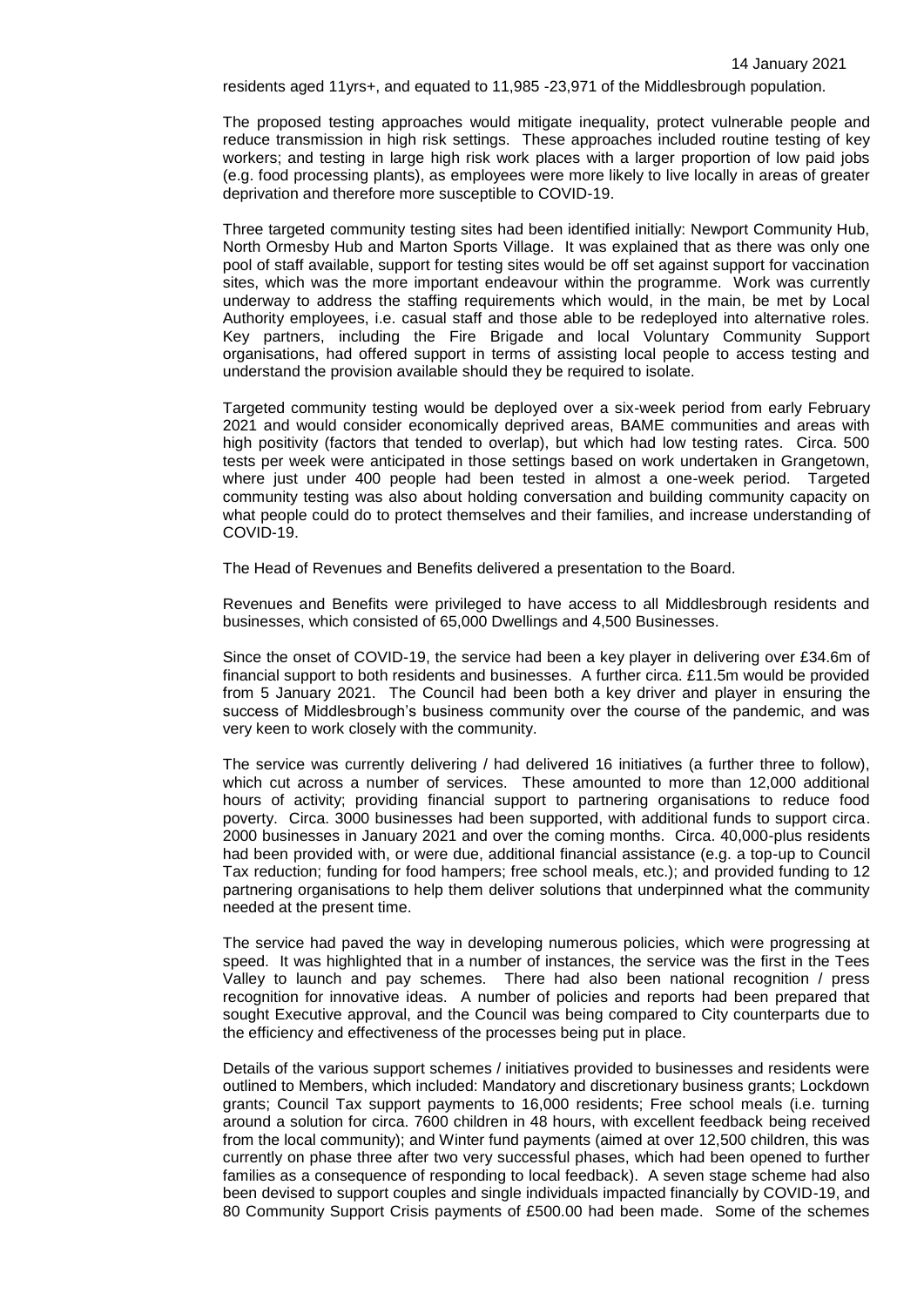had been delivered, whereas others were currently open. A process flow to assist businesses had been designed in order to facilitate their access to support. It was indicated that three further support schemes / initiatives had commenced from 5 January 2021: 'New Tier Four'; 'New Closed Scheme' (linked to tier four); and 'New Lockdown Grant'. With regards to the tier four grant, guidance had been issued on 13 January 2021, the Council went live with the solution yesterday, and made the first payment today, which was excellent. To date, 150 applications had been received.

Revenues and Benefits had been working with partnering organisations to reduce food poverty and the strategy focused on initial, mid, and longer-term solutions. A budget of £244,000 had been made available to fund a number of food / essentials programmes across the town, with such partner organisations as: Middlesbrough Foodbank; Together Middlesbrough; Middlesbrough Environment City; Echo Shops; and Cleveland Fire Brigade. Examples of activities undertaken were provided to Members.

The Revenues and Benefits Service had held Customer Services Excellence for over 18 years. On 7 and 8 January 2021, the service had been fully re-assessed for further three-year accreditation; the result was currently pending.

Following the presentations, the Chief Executive and the Mayor thanked all of the teams involved in the delivery of this work and commended the activity undertaken.

Members were afforded the opportunity to ask questions of the Chief Executive, the Director of Public Health, and the Head of Revenues and Benefits.

A Member made reference to the 80 crisis payments paid out and queried how many applications were made above the 80 that were given out. In response, it was explained that if individuals did not qualify for a crisis payment, i.e. they did not meet the policy, those individuals were allocated to a separate funding stream, and therefore most of those payments were processed via another scheme.

A Member referred to the vaccine rollout and raised concerns in respect of harder-to-reach communities / individuals who were not registered with GPs, and who may not understand the process. It was queried how all communities would be encompassed within the programme. In response, the Director of Public Health advised that work was currently taking place in this regard, with consideration being given as to how access into those communities could be achieved and information / support provided. It was critical that all communities were safe and highlighted that, should any Members have any concerns when vaccines were roll-outed to more general communities, to please raise them, as it was important to understand and address any potential barriers to vaccine take-up.

A Member made reference to vulnerable children and key workers currently attending and working in Middlesbrough's schools and queried the current position in terms of their progress and health. In response, the Director of Public Health advised that he was not aware of any particular issues. It was explained that teams based within Public Health and Education were supporting schools with the mitigation measures to be put in place around social distancing, wearing masks, etc., and assisting schools with local contact tracing details to minimise the size of bubbles when people needed to go home. The Director of Public Health would liaise with the Director of Prevention and Partnerships to determine whether any specific issues had been raised in relation to this, and feedback further information as applicable.

Members commended the work undertaken by the Revenues and Benefits Service and congratulated all involved for the achievements made and recognition received.

A Member made reference to lockdown three guidance in respect of education, and queried whether there were now more primary school children in Middlesbrough being identified as essential workers' children and vulnerable children. In response, the Director of Public Health advised that specific figures could be obtained, although it was understood that the numbers were higher during this lockdown than in the original lockdown. It was anticipated that there would be some national restriction implemented to address this.

A Member made reference to business grant funding and queried whether businesses were actively being contacted and advised as to the types of support available. In response, the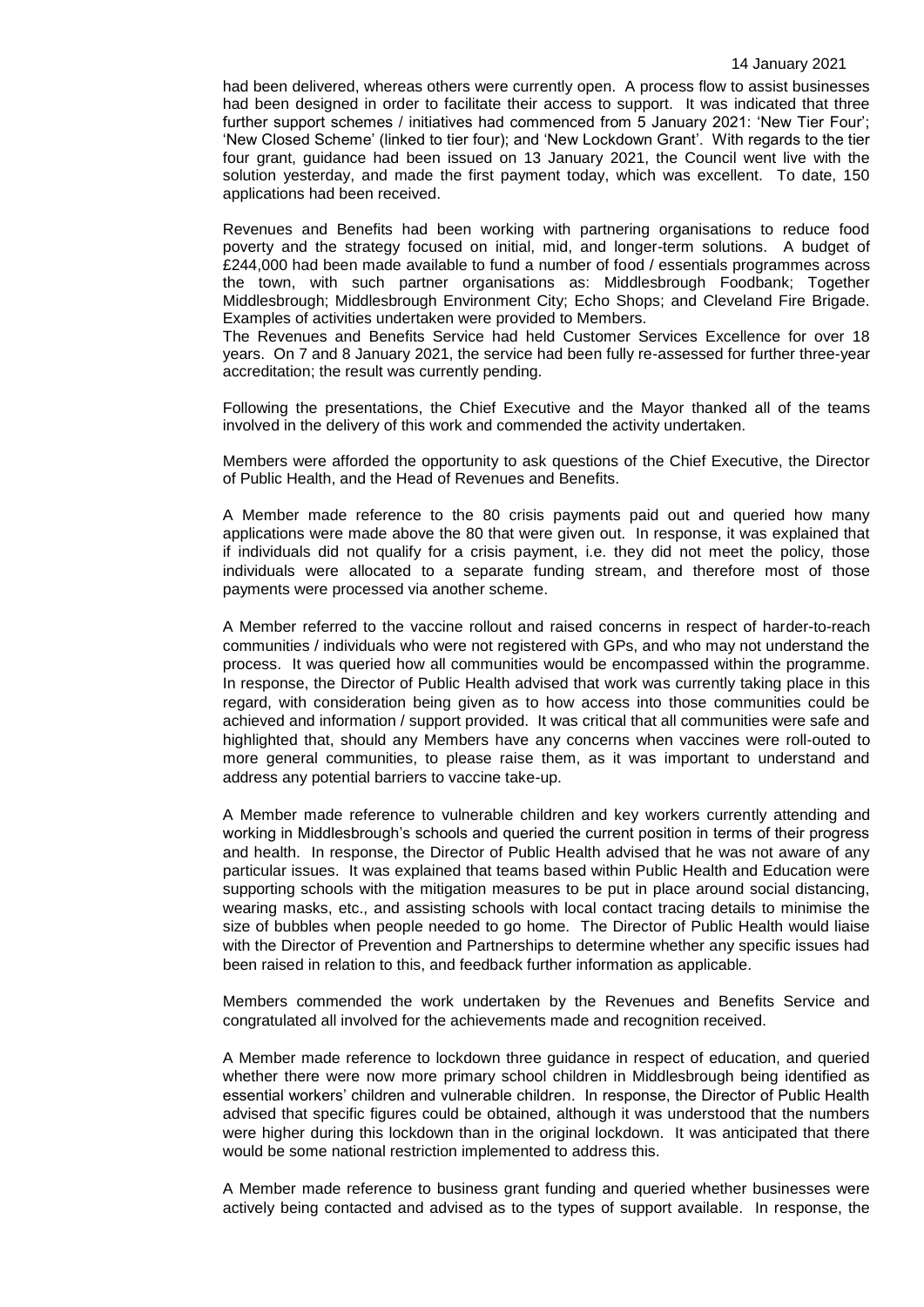Head of Revenues and Benefits advised that an email account had been set-up for the majority of these customers; reference was made to an email that had been circulated earlier in the day to over 600 businesses. Contact was also made via telephone and social media, with a very high success rate being achieved. The approach had been tailored to meet the needs of the businesses, which was based on the feedback received from them.

A Member made reference to supermarkets and small stores and commented upon the enforcement of wearing face masks. It was felt that support from the Police would be required to ensure compliance. In response, the Director of Public Health advised that the Public Protection Team would be commencing visits to supermarkets to determine compliance and take action as appropriate.

In response to a query regarding the number of Council employees testing positive for COVID-19, the Chief Executive advised that of all sickness at present, 15% was COVID-19 related. There had not been any major staffing issues arise as of yet; there had been some difficulties experienced in Adult Social Care and Children's Social Care with COVID-19, but to date, there had been no operational problems encountered.

A Member made reference to Cleveland Police Officers and queried whether front-line Constables could be prioritised for the COVID-19 vaccination. In response, the Chief Executive advised that a very clear national priority list was being worked through. It was explained that within the staff groups, there was a group called 'other' - it was currently being looked at as to which roles this could include. It was explained that a number of different occupational groups were putting cases forward, but the programme was NHS-led and therefore outside of the Local Authority's control. The current focus in terms of the priority list were Health and Social Care-based roles. The Director of Public Health advised that the Joint Committee on Vaccinations and Immunisations had a list of nine priority groups based on age and underlying health conditions; the only staff groups were Health and Social Care-based because they supported the vulnerable people. There was a move to move to other key work areas, such as Police and Fire personnel, with a national advice document recently being released. This would be reviewed to determine the level of influence that the Local Authority could bring. The Director of Adult Social Care and Health Integration advised that one of the top four priority groups that the Government planned to work through by the end of February was frontline Health and Social Care workers; a current vaccination programme involving the Council's Health and Social Care workers was currently underway at James Cook University Hospital. In Middlesbrough, there were approximately 4500 Health and Social Care workers, with reference being made to the new booking system that had been established.

A Member made reference to testing and high risk workers and queried whether school staff would be included within this. In response, the Director of Public Health advised that testing in schools was a national programme; school staff would be tested twice per week. The programme was currently operating in secondary schools and would be rolled-out to primary schools shortly. Mention was made of work undertaken with Teesside University in providing support to schools.

A Member made reference to schools and the ways in which the pandemic was being dealt with. It was queried whether uniformed guidance / policies / practice should be provided to schools to provide operational consistency. In response, the Director of Public Health advised that work was being undertaken with schools in order to share good practice; visits had also been undertaken to advise on mitigation measures and improve those as required. Schools were independent, but officers were advising and assisting as much as possible.

A Member raised a query regarding the varying strains of the virus and the effectiveness of the vaccination. In response, the Director of Public Health referred to the flu vaccination and the ways in which it targeted different strains of that virus. In 2017/2018, the vaccination did not align with the strains presented in that year, and therefore the respective mortality rate was particularly high. Vaccinations were developed on current strains and predictions made as to how they could mutate. COVID-19 would continue to mutate in the same way as flu did. It was understood that the vaccines currently available were as effective against the new variants that had emerged. Consistent review of this was undertaken by Public Health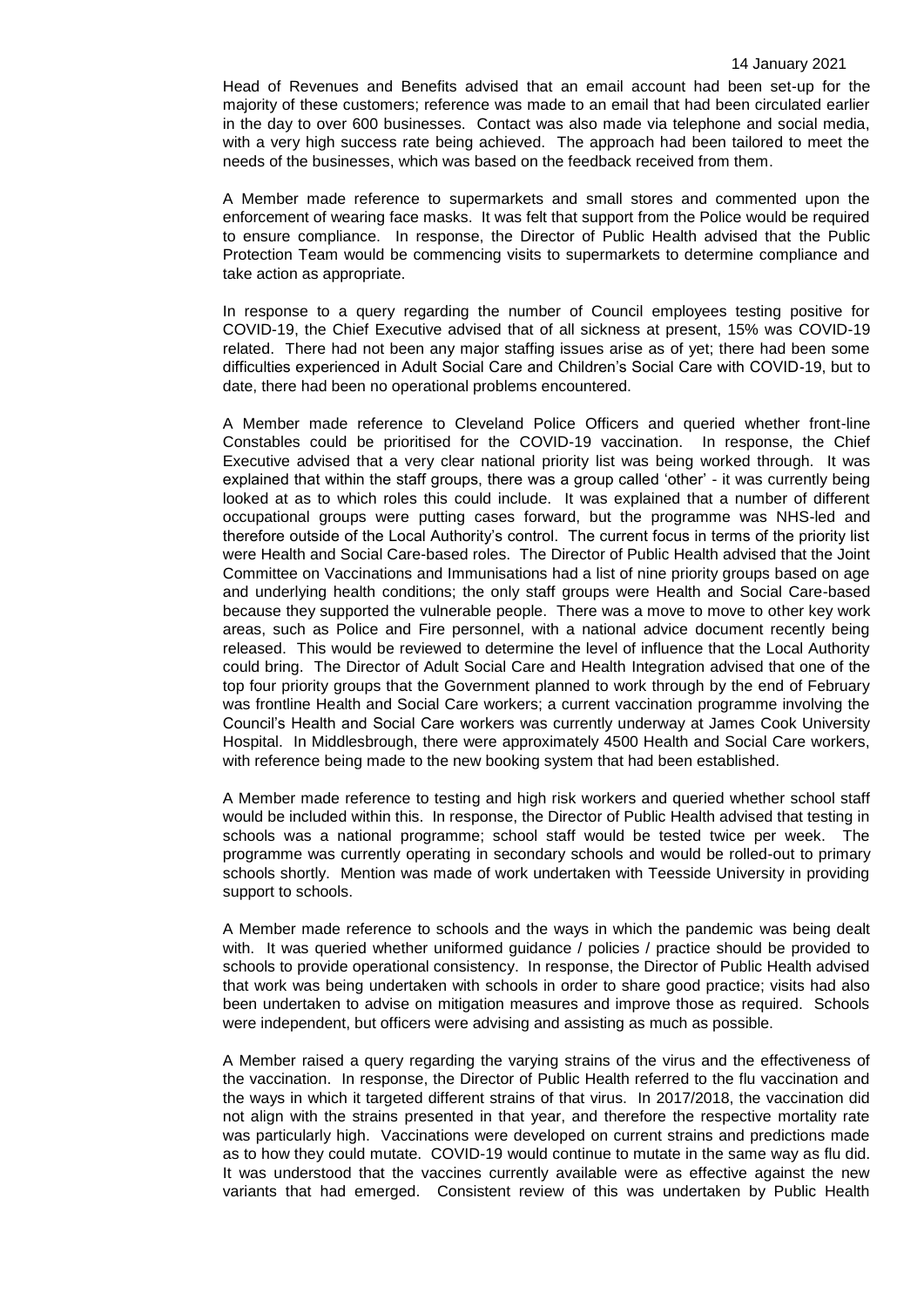England and pharmaceutical companies.

Following a request for clarification in respect of a five day business grant payment, the Head of Revenues and Benefits advised that this related to a tier four payment (classed as a closed scheme). It was explained that when the Local Authority moved into tier four, there was a small amount of payment covered for that period. This was followed by a further payment for the lockdown period, and then a further supplementary payment (therefore three payments linked to that one element).

The Chair thanked the Chief Executive, Director of Public Health and Head of Revenues and Benefits for their attendance and contributions to the meeting.

**AGREED** that the information provided be noted, and the agreed action be undertaken.

### 20/66 **EXECUTIVE MEMBER UPDATE: EXECUTIVE MEMBER FOR ADULT SOCIAL CARE AND PUBLIC HEALTH**

The Executive Member for Adult Social Care and Public Health, Councillor D Davison, was in attendance at the meeting to update the Board on her aims and aspirations, progress made to date, and to highlight any emerging issues relating to her portfolio. The Director of Adult Social Care and Health Integration, and the Director of Public Health, were also in attendance at the meeting.

The Executive Member explained that her portfolio area had been exceptionally busy since March 2020 due to COVID-19; a strategic plan had been put in place and would be progressed.

It was intended that Dementia Friendly Middlesbrough would be further developed to support those with dementia and their carers, and to further connect with businesses and the community. Work had commenced prior to the onset of COVID-19, with Marton Community Centre being approached during the initial stages (the Centre now held Dementia Friendly status). A training session for those Members involved in the operation of the Centre would be undertaken in the near future.

The Executive Member wished to pursue Age Friendly Community Status for Middlesbrough in order to reduce the prevalence and impact of loneliness and isolation, with support potentially being sought from other Elected Members to provide assistance in local communities.

It was intended that an integrated model of support for Middlesbrough, bringing together services of domestic abuse, homelessness, substance misuse and mental health to a vulnerable person's model, would be launched and delivered from 1 April 2021. Procurement of Public Health services had been completed; core teams would be placed within community settings in Newport and North Ormesby.

A virtual wellbeing network would be established to support communities. Three training sessions would be held and it was envisaged that all Elected Members would be invited to attend.

The Health and Wellbeing Regional Board had been established, of which the Executive Member had joined. Sessions allowed Local Authorities in the North East to share experiences and best practice.

The Executive Member attended regular safeguarding meetings; Middlesbrough held green status in this regard.

The work of the two directorates, Adult Social Care and Public Health, was commended by the Executive Member.

Following the update, Members were afforded the opportunity to ask questions.

A Member made reference to dementia training that they had previously attended and commented that they would highly encourage others to attend wherever possible.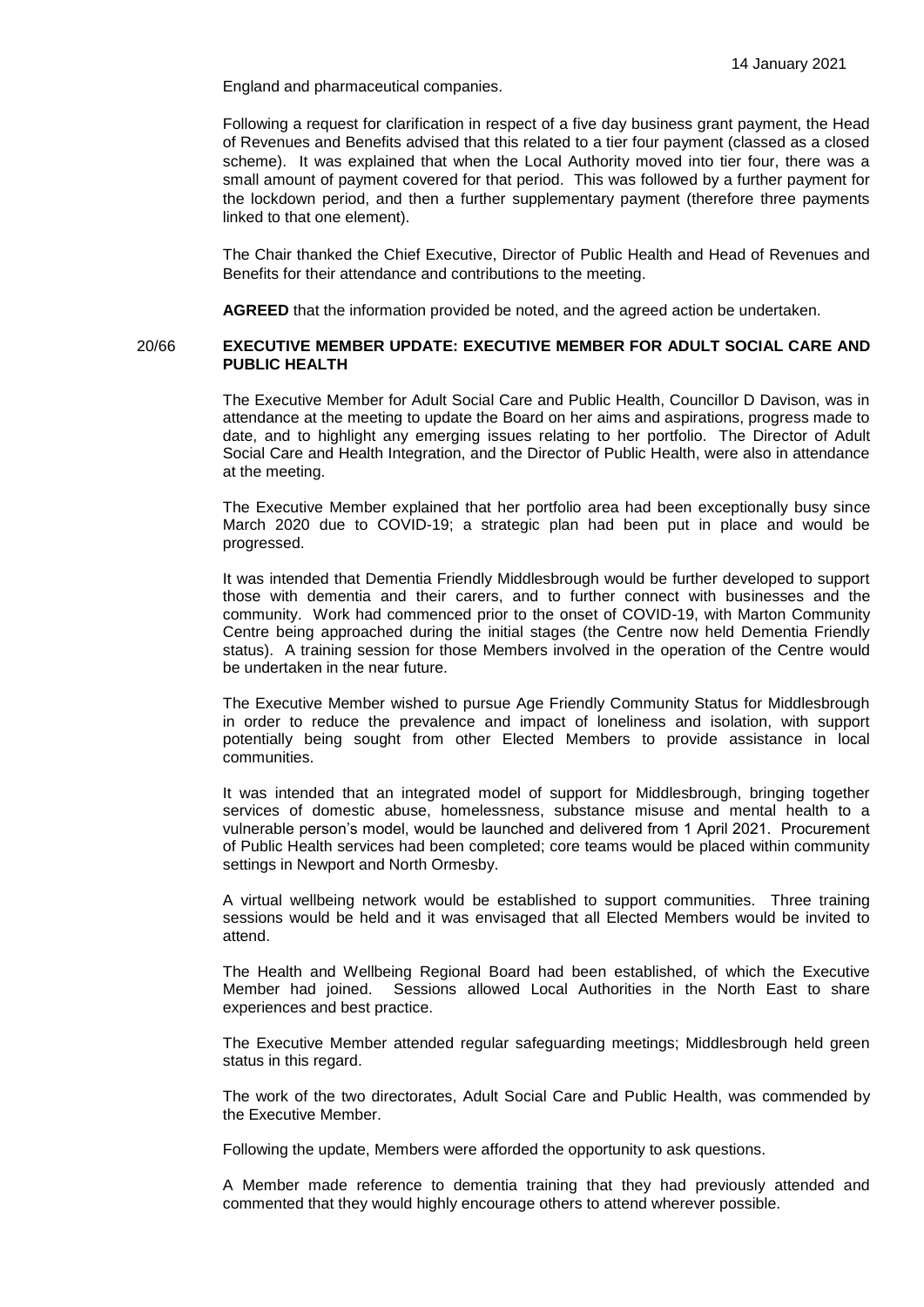A Member made reference to Dementia Friendly Status and queried how this would be expanded to achieve more businesses / organisations signing up. In response, it was indicated that planned activities would include working with Elected Members and looking at areas, such as groups of retail units, to have all respective businesses signed up. In followup, the Member felt that a strategic and wider-ranging approach was required to ensure that a greater variety of organisations could be signed up, and indicated their support to assist with this.

In terms of a holistic approach to issues such as substance abuse, domestic violence and vulnerable people, clarification was requested as to which Executive Portfolio these aligned to, as some matters were believed to fall under the Deputy Mayor and Lead Member for Children's Services portfolio area. In response, it was explained that the two Executive Members had shared the work in this regard.

A Member raised concerns regarding the grouping together of substance abuse, domestic violence and homelessness, with consideration being given towards those accessing the facilities and the provision of safe space, and queried whether separation could be achieved. In response, the Executive Member advised that service delivery would be provided by different people; working together facilitated referrals from one service to another where required. The Director of Adult Social Care and Health Integration assured the Member that this point had been recognised. It was explained that bringing these services together and utilising a shared information system and process minimised the requirement for the same individual to access multiple settings to answer the same questions; reduced the safeguarding risk around information; and allowed adoption of a methodology across all of these groups based on response to trauma. In follow-up, the Member referred to perceived views of individuals accessing such support services; mention was made of an existing service that provided support from female members of staff to victims of domestic violence. It was felt harder to achieve this where, at the point of entry, there were multiple-facets, as opposed to specific services within one locality. In response, this was acknowledged: different services had been commissioned, but thorough consideration would be given as to how this would be branded and identified to avoid any negative perception.

A Member thanked the Executive Member for the assistance provided with enquires that had been raised on previous occasions.

A Member referred to dementia care training previously undertaken and requested that training for Elected Members (whether new or refresher) be undertaken, virtually if required. In response, the Executive Member advised that this would be looked into.

A Member queried how the process of signing more organisations / businesses up to Dementia Friendly Status would be achieved. In response, and to provide an example, it was explained that the Executive Member and an officer from Public Health had visited several retail businesses in Marton, provided details, and asked them to register as dementia friendly. A training session for staff would be arranged in due course. It was hoped that Elected Members would assist by approaching different businesses / organisations / venues and request that individuals register and undertake training. The Director of Adult Social Care and Health Integration advised that the basic Dementia Friendly training module focused on raising awareness; for businesses, the training focused on recognition and support provision for those with dementia. The Executive Member explained that when businesses applied to be dementia friendly, visits to the premises were made to determine suitability for those with dementia, with aspects such as entry points and flooring being looked at.

A Member referred to the Executive Scheme of Delegation and noted that there were 79 different items assigned to the portfolio area, which was significant. It was commented that additional information could perhaps have been provided in relation to other areas not covered during the initial presentation, such as workplace health, obesity, physical activity strategies and mental health. In terms of COVID-19, it was felt that these areas were critical. In response, the extent of the portfolio was acknowledged. The Chair indicated to the Board that a copy of the Executive Member's portfolio remit had been provided in advance of the meeting, and therefore opportunity had been made available for specific areas to be identified in advance of the meeting.

A Member referred to the BAME community and difficulties encountered in working with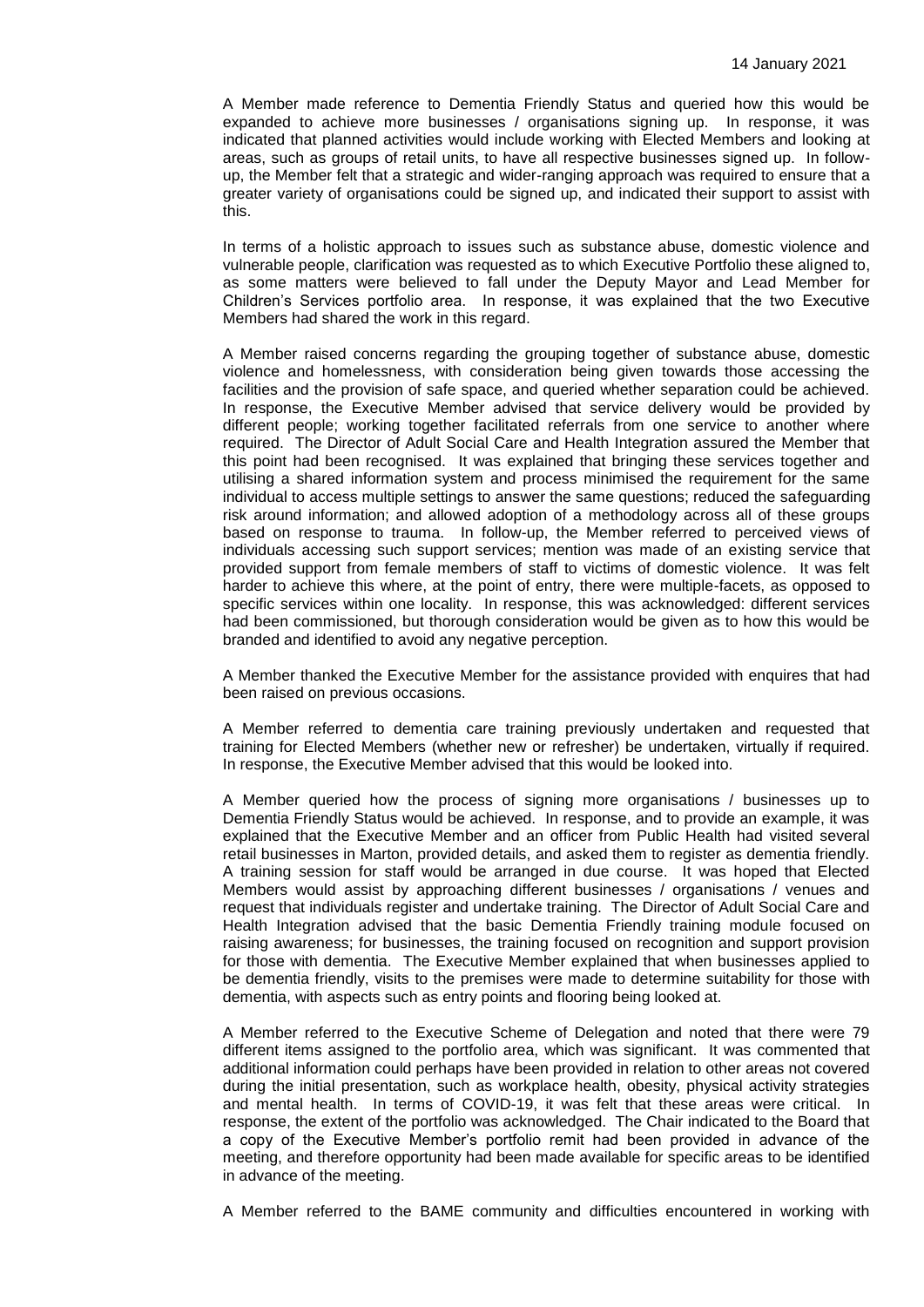individuals in respect of COVID-19. Support to assist the Executive Member in this regard was offered, which was gratefully accepted.

A Member referred to boarded properties being inhabited, which impacted upon physical and mental health, and queried whether any work was being carried out to audit these properties and make sure that landlords were held to account. In response, the Director of Adult Social Care and Health Integration advised that different routes would need to be taken to address specific circumstances, i.e. whether this referred to individuals whose property was in a state of disrepair and was therefore boarded-up; whether it was individuals who had broken into a previously boarded-up property and the landlord was therefore not aware; or whether it was about the poor condition of a rental property.

The Chair thanked the Executive Member for Adult Social Care and Public Health, the Director of Adult Social Care and Health Integration, and the Director of Public Health, for their attendance and contributions to the meeting.

**AGREED** that the information provided be noted, and the agreed action be undertaken.

## 20/67 **STRATEGIC PLAN AND QUARTER TWO OUTTURN REPORT**

The Head of Strategy, Information and Governance was in attendance at the meeting to present the Strategic Plan 2020-2023 – Progress at Quarter Two 2020/2021 report. The Head of Financial Planning and Support was in attendance to present the Revenue and Capital Budget – Projected Outturn Position as at Quarter Two 2020/2021 report. The Director of Finance was also in attendance.

The Head of Strategy, Information and Governance delivered a presentation to the Board.

The submitted report updated on the Strategic Plan approved by Council on 15 January 2020. As previously raised at OSB, COVID-19 had resulted in a serious impact on the Council's planning, which had resulted in a currently ongoing refresh of the Strategic Plan, with consultation activity being carried out. A revised document would be submitted to Council at the end of February 2021, and a Strategic Plan work plan to Executive in March 2021.

Details were provided in relation to the Council's 'People' Strategic Objectives, with reference being made to the impact of crime and Anti-Social Behaviour (ASB) and the trends that had been seen in Middlesbrough, which were reflected nationally (i.e. crime had decreased during lockdown and increased post-lockdown; the opposite had been seen in respect of ASB). It was difficult to take a long-term view of crime and ASB in Middlesbrough, but various initiatives were being implemented to help reduce this, e.g. installation of additional CCTV cameras; granting of new powers to Neighbourhood Safety Officers; and a grant funding scheme for household CCTV.

A Green Strategy consultation had been launched, which would address how the co2 emission gap would be met in following the reversal of the decision to implement fortnightly residual waste collections.

Children's Services had continued to see the number of children subject to statutory intervention rise, although Looked After Children did peak in July 2020 and had been reducing since. Reference was made to the Ofsted improvement plan and the achievements made to date, with positive feedback being received from the Commissioner and Department of Education.

Recovery work within the Town Centre had been paused due to tier three restrictions and subsequent lockdown

With regards to the 'Place' Strategic Objectives, it was indicated that the Investments Prospectus remained on target, but there were potential risks to it due to the economic downturn following COVID-19.

Regarding 'Business' Strategic Objectives, the economic impact of COVID-19 was still awaited to be seen, but claims had increased between May and September 2020.

Reference was made to the 'End Child Poverty Campaign' report, which had identified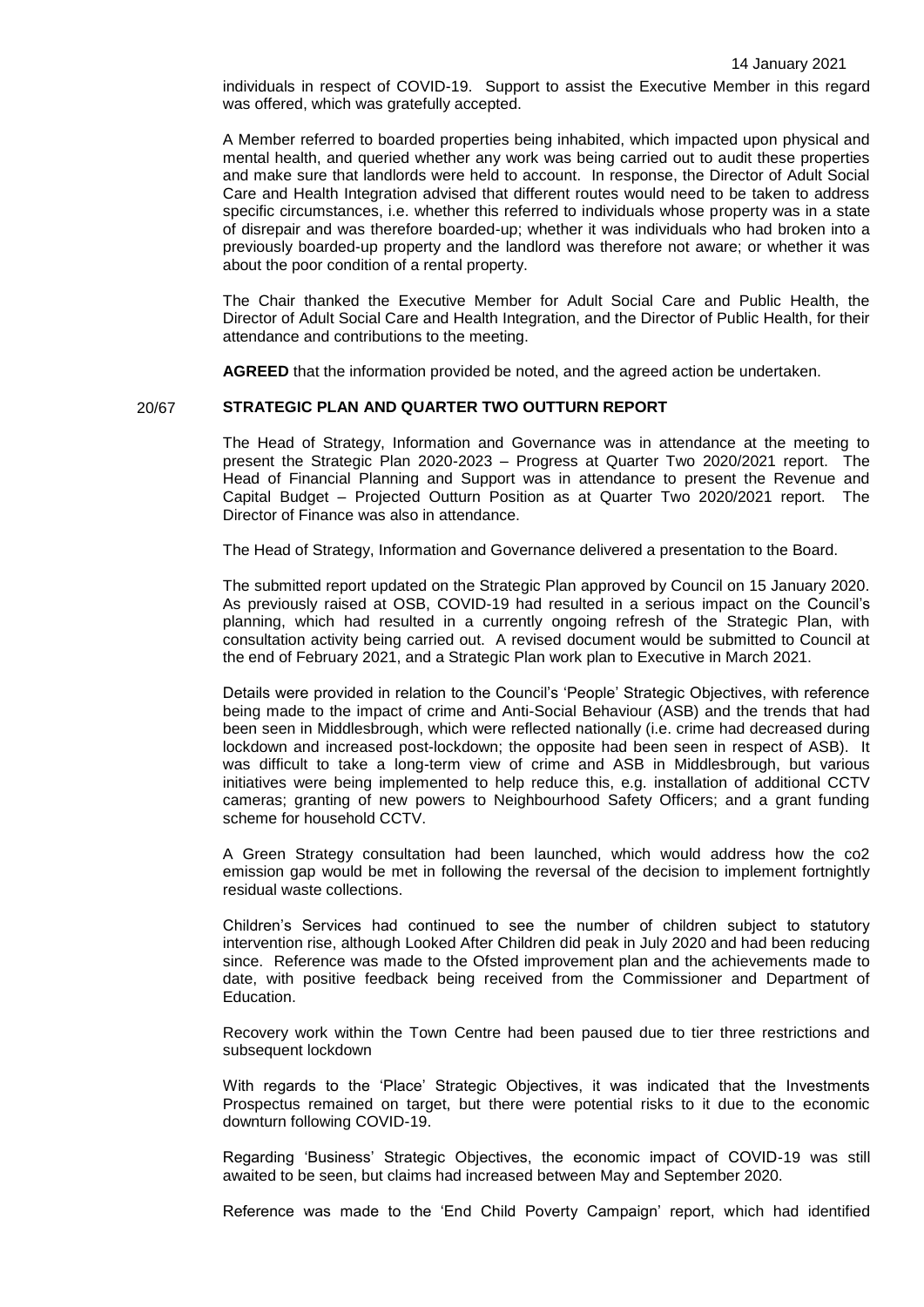Middlesbrough's Local Authority area as the one where child poverty had increased most significantly in the years since 2014.

It was highlighted that all of the matters raised had been picked up as part of the COVID-19 Recovery Plan.

In terms risk management issues, a risk review had been undertaken. Reference was made to the Brexit trade and security deal, the impact of which would continue to be monitored and reviewed.

The Head of Financial Planning and Support delivered a presentation to the Board.

Regarding the revenue position, the total projected outturn at Quarter Two was £4.405m; COVID-19 and non-COVID-19 elements had been split to enable the effects of COVID-19 to be seen. There was a £9,000.00 underspend on the non-COVID-19 elements and an estimated financial effect in 2021 of £4.414m. The report detailed the non-COVID-19 elements of this, with the main variances per directorates being illustrated.

The main non-COVID-19 area was Children's Services; details of the current position were provided in the report.

COVID-19 spends pertaining to both Government funding and the costs were detailed in the report, however, it was noted that these figures did change rapidly.

Pressures / reductions on income to the Council, such as car parking and culture activities, were indicated, with details being provided in the report.

The Council had not been able to achieve some planned savings and there were also some pressures on Council Tax and Business Rates income.

In terms of the capital position, there was an underspend of circa. £4.6m against a revised budget of £55m, which was largely due to a delay in schemes as a result of COVID-19.

Details regarding reserves and borrowing reserves were provided. In terms of borrowing reserves at Quarter Two, the Council had £27.4m total reserves. It was highlighted that not all of this was available for use; the figure to observe concerned the general fund, which was £10.6m. A minimum level of £9.4m had been set for 2020/2021. Reference was made to a report to Full Council on 2 September 2020, which detailed planned coverage of the projected overspend on COVID-19, and the use of the general fund reserve in that regard.

Appendix 1 of the report detailed virements, and Appendix 2 provided details of the schemes on the investment strategy.

The Director of Finance indicated that the position will have progressed since the end of Quarter Two; work was currently taking place in respect of Quarter Three, which would be submitted to Executive on 16 February 2021. It was noted that an Extraordinary OSB meeting would be taking place to consider the current budget consultation.

Following the update, Members were afforded the opportunity to ask questions.

A Member queried the process and flexibility of transferring funds between different budgets. In response, the Head of Financial Planning and Support explained that the mechanism to achieve this would be to either identify the transferred fund as a virement appended to Executive reports, or to action it as part of the Council budget report, which was submitted annually in February.

A Member referred to Children's Services and expenditure in relation to Looked After Children, and queried progress regarding the expansion of the Authority's own care homes. In response, the Head of Financial Planning and Support explained that there had been a slight delay due to COVID-19 in some instances; reference was made to one care home that currently supported five children although had provision for nine. It was anticipated that nine children would be supported by 30 April 2021, which was positive progress. Reference was made to the recent declining number of Looked After Children, which was also positive.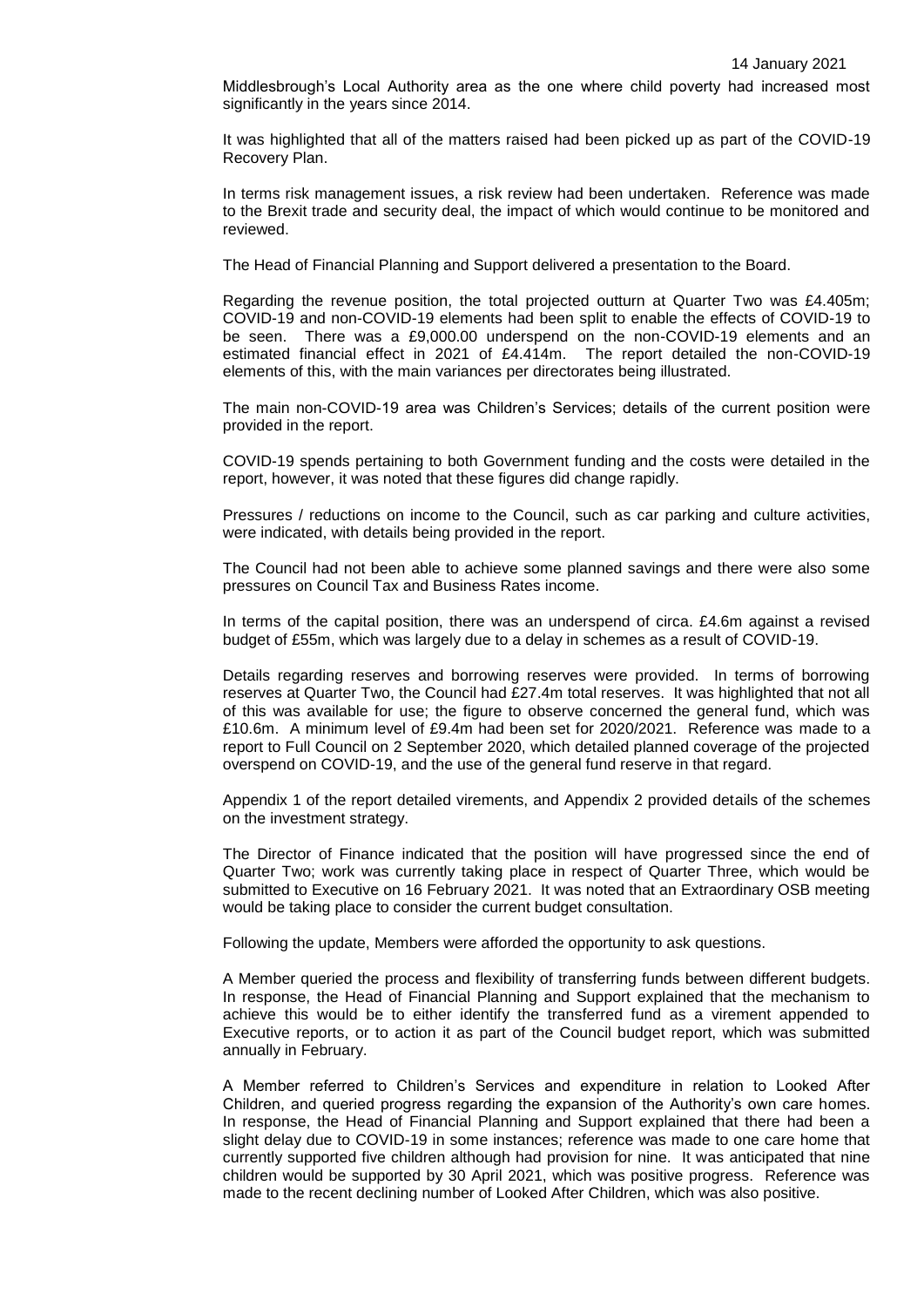The Director of Finance advised that the impact on Children's Services was a good example of how uncertain the impact of COVID-19 had been on individual budgets. Consideration was given to vulnerable families and individuals and the variables involved in providing support, particularly during the pandemic. It was indicated that the opening of new facilities was delayed by the first lockdown when all building work ceased, but all were now up and running, e.g. Daniel Court and the Future for Families Hub. Reference was made to Quarter Three results, which were currently being processed, which appeared to show a sustained reduction in the number of Looked After Children, and in the cost of placements of children. It was felt that this was reflective of the improvements in practice that had been achieved. Members were advised that when the budget was set, a £2.913m central demand pressure reserve had been allocated, which was part of the underspend on central budgets. This had been held against Children's Services as required, therefore those figures would vary slightly at Quarter Three.

A Member referred to page 38, paragraph 53 of the report, and raised concerns regarding the Council's estimated payment of £1.1m to SLM. It was explained that because SLM was a Leisure Trust, the Council would not be able to claim reimbursement from a Government fund. In response, the Head of Financial Planning and Support explained that this situation had now changed and the Council would be eligible to claim under the DCMS (and therefore that figure would reduce at Quarter Three). In follow-up, the Member queried the Council's responsibility for the buildings if SLM could not manage the three leisure centres. In response, the Chief Executive advised that the buildings were still under the Council's ownership; SLM purely managed the delivery of leisure services under a Council-issued contract. If SLM went out of business, those services would either be re-contracted or returned back in-house. Restrictions set by the Government had forced closure of the centres, which had affected income levels; there were no operational issues.

A Member referred to paragraph 15 of the report and Public Health's projected budget savings of £266,000 due to reduced activity for demand-led services, such as stop smoking, etc., which was felt to be a large figure. It was queried whether any concerns had been raised in relation to this reduction, and whether there were any wider Public Health impacts anticipated through reduced uptake. In response, the Head of Financial Planning and Support advised that services had not been taken up due to COVID-19 restrictions; this was an issue that would need to be monitored by the service area. The Chief Executive noted the impact from both a financial and health service perspective. Reference was made to the COVID-19 Recovery Plan; a six-month piece of work to understand the impact of COVID-19 on public health outcomes, particularly where already existing gaps had widened, would be undertaken as part of this. It was anticipated that the finalised report would be released in circa. eight months' times.

A Member referred to paragraph 87 of the report and queried the criteria and expectations around financial expenditure for the £235,000 that Middlesbrough Development Company had set aside for the Council's Empty Homes Initiative. A response from the respective service area would be sought.

A Member requested clarification in relation to budgets and underspends. The Director of Finance advised that, as a basic rule, this followed the rule for key decisions. If £150,000 was to be moved from one area to another, this required Executive approval; a process that could be undertaken throughout the year. From a financial perspective, the bottom line would be monitored to ensure that underspending did not result in a negative position.

The Chair thanked the Head of Strategy, Information and Governance, the Head of Financial Planning and Support, and the Director of Finance for their attendance and contributions to the meeting.

The Chair reminded all in attendance of the Extraordinary OSB meeting in respect of the budget consultation, which had been scheduled for 27 January 2021.

**AGREED** that the information provided be noted, and the agreed action be undertaken.

### 20/68 **TEESWIDE SAFEGUARDING ADULTS BOARD - ANNUAL REPORT 2019/2020 AND STRATEGIC PLAN 2020/2021**

The Independent Chair of the Teeswide Safeguarding Adults Board (TSAB), and the Director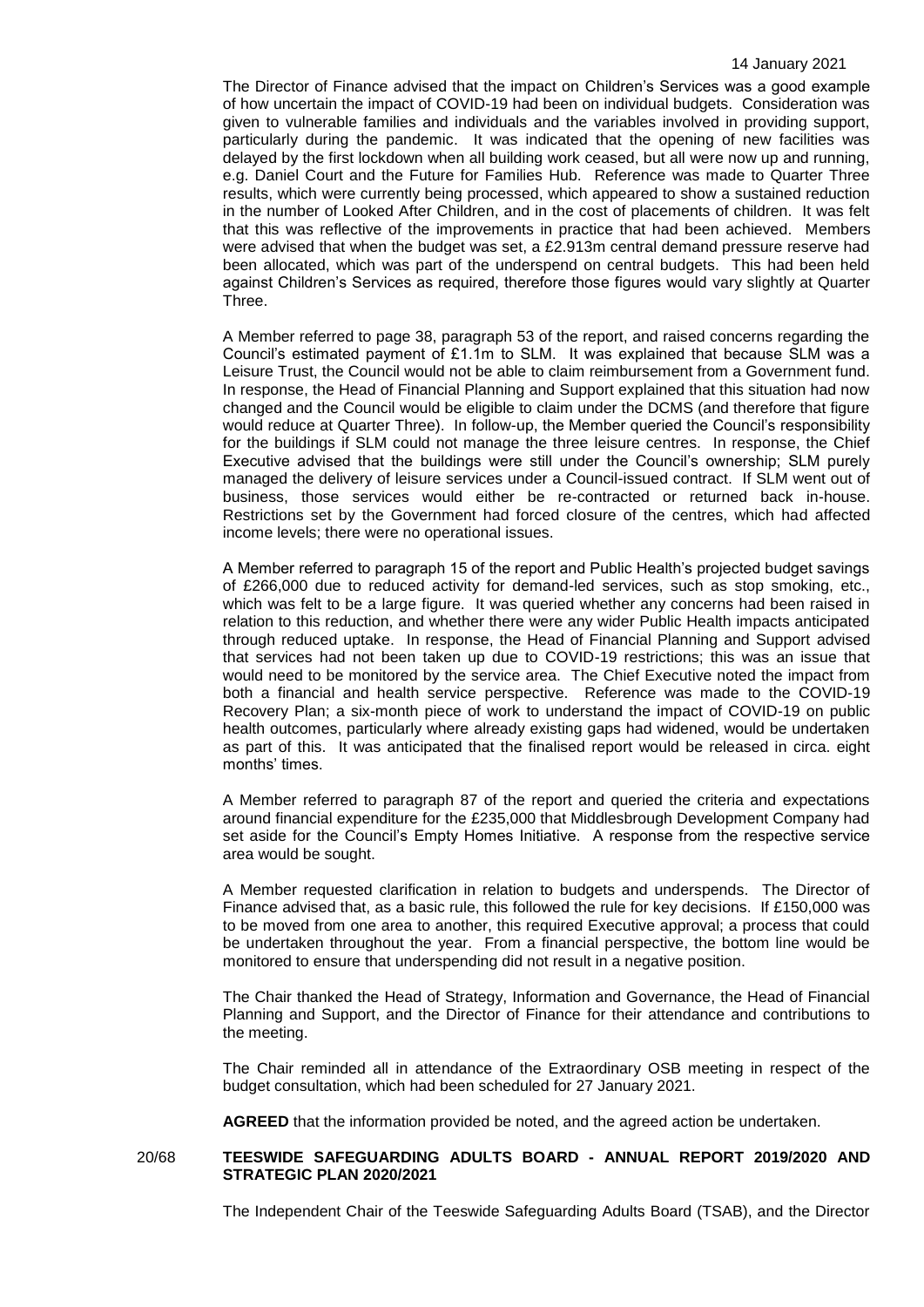of Adult Social Care and Health Integration were in attendance at the meeting to present information regarding TSAB's annual report 2019/2020 and strategic plan 2020/2021.

The Director of Adult Social Care and Health Integration provided an introductory overview of the TSAB, providing details in relation to structure and functioning. It was explained that this had been a particularly challenging year for TSAB in light of COVID-19, but work had continued remotely, with face-to-face visits being undertaken where risk assessments allowed. It was felt that this continued delivery was testament to the dedication and flexibility of the staff involved.

The Independent Chair introduced himself to the Board and outlined details of his professional background and experience. Members were appraised of the Chair's intentions for the TSAB over the coming year, which would focus on the examination of cross-cutting issues, such as health, community safety and safeguarding, and consider how these could be progressed to further the Board's efficiency and effectiveness. The report to be presented today was retrospective rather than forward-looking, but feedback from Members in respect of the Board's priorities for 2021/2022 would be welcomed.

The Director of Adult Social Care and Health Integration explained that there was a statutory requirement within Adult Social Care to have a Safeguarding Adults Board; TSAB comprised six statutory partners (i.e. Cleveland Police; Hartlepool Borough Council; Middlesbrough Council; Redcar and Cleveland Borough Council; Stockton-on-Tees Borough Council; and South Tees Clinical Commissioning Group and Hartlepool and Stockton-on-Tees Clinical Commissioning Group), as well as 18 non-statutory partners.

Reference was made to the range of sub-groups that operated under the main Board. These were: Communication and Engagement; Learning, Training and Development; Operational Leads; Performance, Audit and Quality; and Policy, Practice and Procedure. The Audit and Quality sub-group was chaired by the Director of Adult Social Care and Health Integration. It was acknowledged that although there was one shared over-arching group of policies and procedures, safeguarding was undertaken slightly differently across Tees, and therefore there was merit in the partners committing to work in a more consistent way to achieve a greater utility from the data available.

Members heard that in terms of investigative work and adult safeguarding, statutory investigations entitled Section 42 Enquiries were carried out. There had been a 66% increase in the number of Section 42 Enquiries for adults aged 18-24 in the last year.

There had been a decrease across the locality in respect of Safeguarding Concerns received from care homes. Although this was welcomed, it also raised some questions as to why this was the case. Consideration was given to COVID-19 and related restrictions that had resulted in fewer staff entering care homes/settings. Work was currently taking place to determine reasoning around this.

There had been a 70% increase in Safeguarding Concerns received from NHS secondary care settings, and more cases identified from Social Care itself. It had been a busy year, and it was indicated that the numbers would stand out as being anomalous when the year was looked back on in the future.

The report detailed a variety of statistics in relation to the type of abuse being reported, including neglect; acts of commission; physical abuse; financial abuse; and modern slavery. A Breakdown of the number of Safeguarding Concerns raised in each Local Authority area was also provided.

A business plan was included in the report, which detailed aims around protection, prevention, partnership and professional accountability. The TSAB documents were public and available on the TSAB website.

It was highlighted that the purpose of the Board was to educate and raise awareness around adult safeguarding. A Quality Assurance Framework operated on an annual cycle, which provided opportunity to assess whether a satisfactory safeguarding service was being delivered; a key aspect of the Independent Chair's role was to hold the statutory partners to account. It was indicated that there had been an improvement in Middlesbrough's Quality Framework returns this year.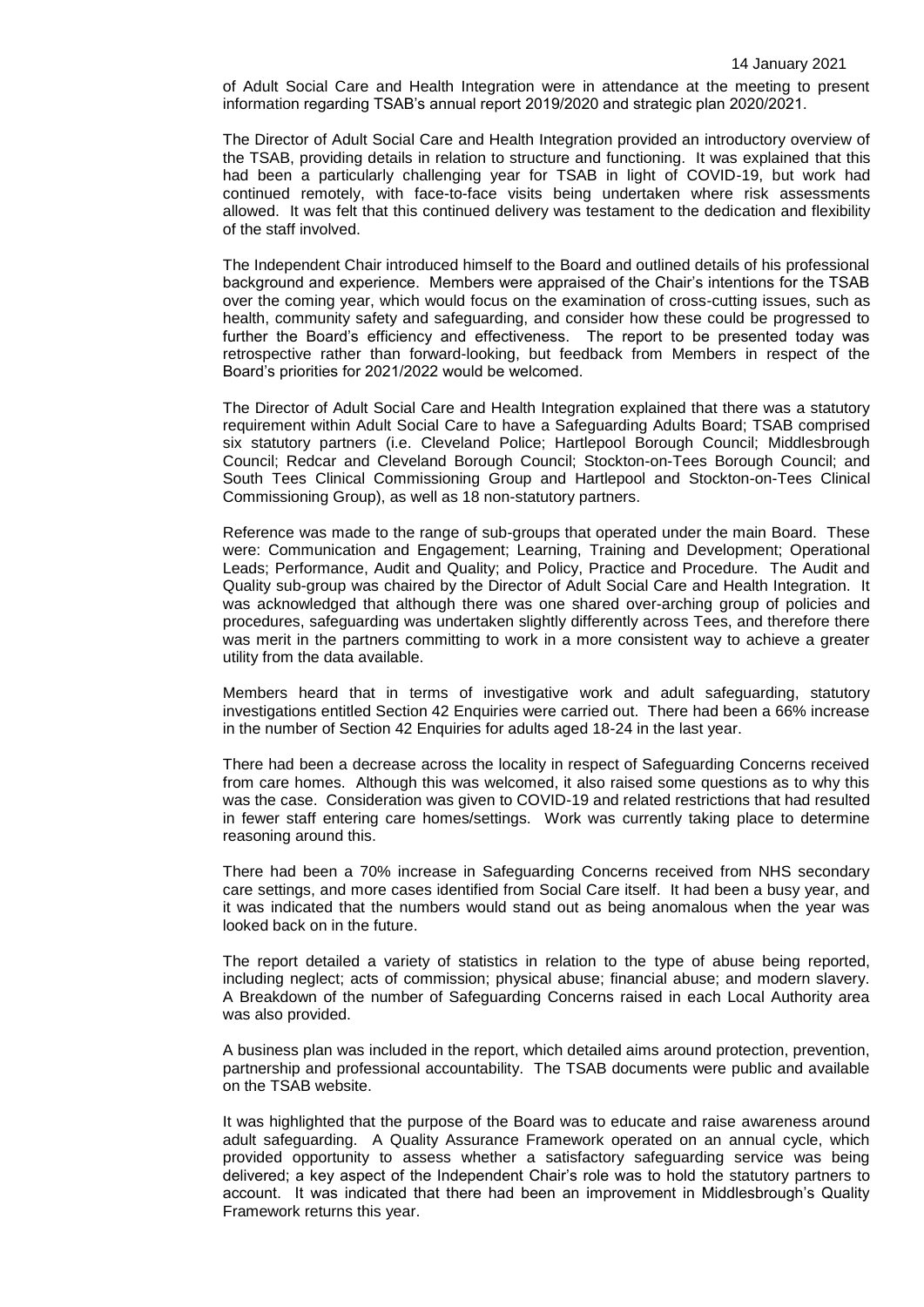The Independent Chair referred to the TSAB website and highlighted the array of information available for people to access. Mention was also made to the live consultation activity currently taking place, which was concerned with TSAB's 2021/2022 priorities. It was felt that, in particular, large change would relate to COVID-19 and how the Board responded to that.

In response to an enquiry regarding the discharge of individuals with COVID-19 from hospitals into care homes, the Director of Adult Social Care and Health Integration advised that in the early stages of the pandemic, there had been some individuals discharged from hospital without clarity on their COVID-19 status. This had been in response to direction from Government, which was concerned with getting people out of hospital, and was at a time when adherence to normal barriers and PPE was a sufficient response. This had changed over the course of the pandemic. It was explained that the instruction from the Department of Health and Social Care prior to Christmas was that anyone being discharged with a positive COVID-19 status was to be transferred to a designated setting, which was a care home that had particularly been assessed by the CQC as being safe to accept individuals who were COVID-19 positive. These had been set-up in Middlesbrough, and still operated, although they had not been widely used. It was felt that the reasoning for this was that if individuals had been COVID-19 positive and released to a care home, in most instances they had been quite unwell, and by the time they were fit enough to be released from hospital, the isolation period would have passed. The situation was far more stable now than it was previously.

Following an enquiry raised in relation to restrictions around care home visits, consideration was given to the impact that this had had on residents, their families and care home staff. A number of elements were noted, including: the need for care home staff to balance individuals' rights against collective safety; infection prevention control and associated provisions; and focus upon the vaccination programme in moving forwards.

The Chair thanked the Director of Adult Social Care and Health Integration and the Independent Chair of TSAB for their attendance and contributions to the meeting.

# **NOTED**

## 20/69 **FINAL REPORT - CULTURE AND COMMUNITIES SCRUTINY PANEL - SOCIAL COHESION AND INTEGRATION**

Item deferred.

## 20/70 **SCRUTINY CHAIRS UPDATE**

The Scrutiny Chairs / Vice Chairs provided verbal / written updates in respect of the work undertaken by their respective panels since the last meeting of the Board.

An Ad Hoc Scrutiny Panel meeting in respect of Members' Communications had been scheduled for 27 January 2021.

A discussion ensued in relation to the Economic Development, Environment and Infrastructure Scrutiny Panel's investigation into the topic of pest control, with consideration being given to such matters as: Issues raised across Middlesbrough; Payment for pest control services; Enforcement around pigeon feeding; and Potential facilitators for infestation.

## **NOTED**

## 20/71 **DATE OF NEXT MEETING - THURSDAY, 11 FEBRUARY 2021 AT 4.00 P.M.**

The next meeting of the Overview and Scrutiny Board had been scheduled for Thursday, 11 February 2021 at 4:00 p.m.

#### **NOTED**

## 20/72 **ANY OTHER URGENT ITEMS WHICH, IN THE OPINION OF THE CHAIR, MAY BE CONSIDERED.**

Additional Scrutiny Meetings